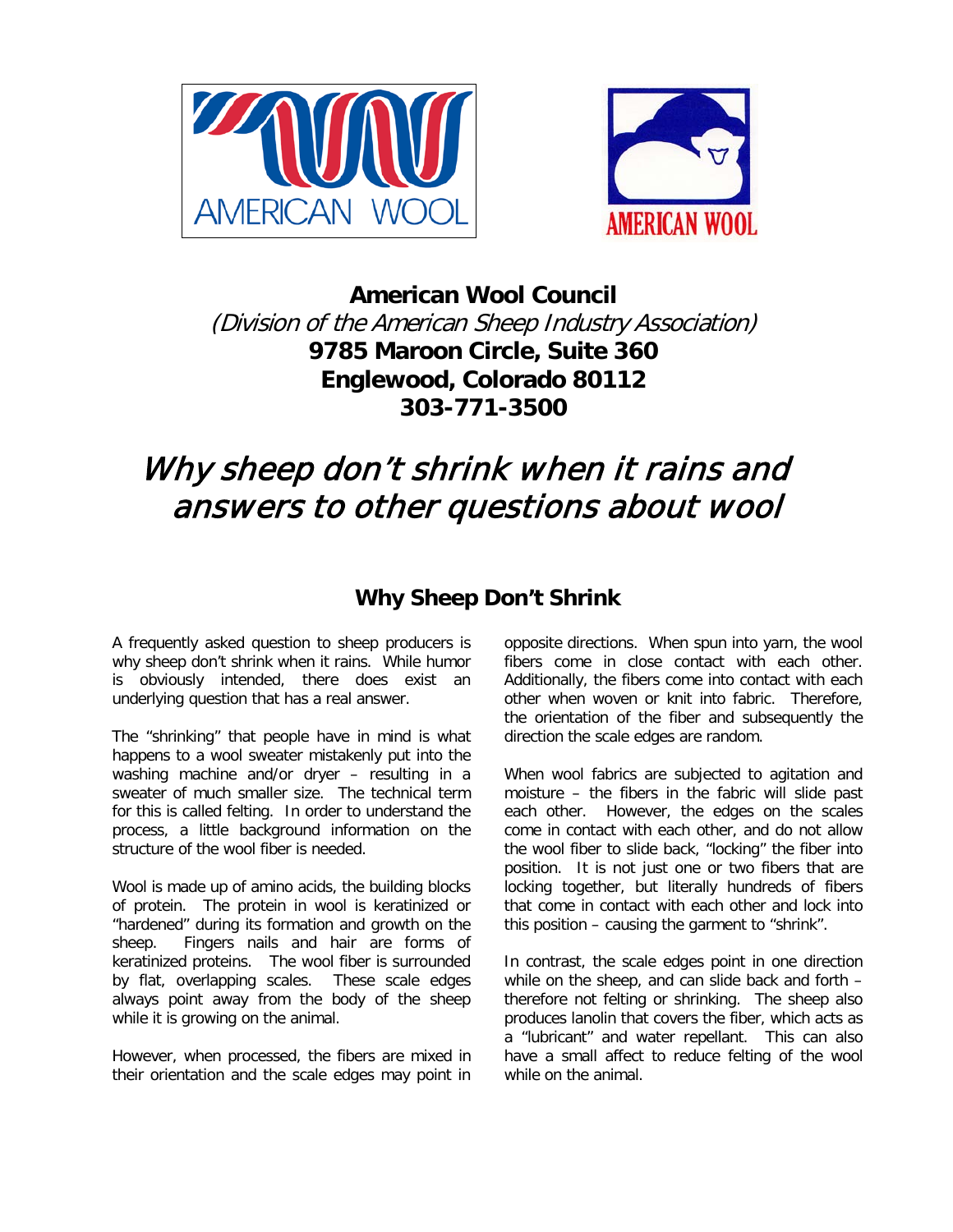### **But I can't wear wool – I'm allergic to it!**

There are very few people that are allergic to wool. Wool is similar in chemical make-up to fingernails and hair. So if you are not allergic to your fingernails, you are probably not allergic to wool.

Research has demonstrated, that most fibers greater than 30 microns in diameter (a micron is  $1/25,400$ <sup>th</sup> inches) are structurally rigid enough that when they come in contact with your skin, they do not bend – and cause a "poking" of the skin. The sensory receptors in your skin feel this poking and elicit a response. In some cases, this response is similar an allergic reaction on the skin where a redness or "rash" occurs. Some people have more sensitive skin than others, and react more. Most chemical fibers are made to be less than 30 micron

in diameter, and therefore do not elicit this sensory reaction.

Wools garments designed to be worn next to the skin do not contain more than 5% of the wool fibers greater than 30 micron. The number of fiber ends exposed and touching the skin are low enough that the skin does not feel the poking sensation.

New technologies are being perfected that "tuck" the loose fiber ends into the yarn, so the end does not stick out and come in contact with the skin, therefore eliminating detection by the skin sensory receptors. Another new technology is to "stretch" the wool fiber, effectively thinning it out, making it less rigid – and having it bend when it comes into contact with the skin.

#### **I'm not allergic to the wool - it's those chemicals and dyes**

Another common misconception is that chemical compounds and dyes used to process wool cause an allergic reaction. While it is true that the wool industry uses chemicals during processing (for example mild detergents are used to clean the raw wool) – the unused portions are reclaimed after use. Wool fabrics are also washed and rinsed many times to remove any chemicals that would potentially remain. This is done before the wool leaves the textile mill. Textile worker safety and health issues are major concerns of the industry. The US government has strict rules and regulations regarding exposure to chemicals, which the mills must comply with. It would be nearly impossible for a fabric to leave a mill that contained any chemical residue that would cause harm to the next person handling the fabric – or the consumer purchasing a garment.

Also, with its unique chemical make up, the dyes used in wool are absorbed into the wool fiber itself, not simply onto the surface of the fiber. Once "inside", the dyes are not easily removed. The phrase "Dyed in the wool" was used to reflect that one maintained their principles, like wool maintained its color. Therefore it is also unlikely that dyes from wool are being released by the wool fiber causing an allergy.

Wool garments will fade over time when exposed to sunlight. It is the dye deteriorating and losing its color, not the wool fiber deteriorating.

#### **Washable and Easy Care Wool**

Today, the wool textile industry has developed processes to create easy care, washable wool fabrics. There are two basic processes used to create washable wool. One is to coat the fiber to allow the fibers to slide past one another. The other treatment is to subject the wool fibers to compounds that smooth out the edges of the fiber scales. The result for both treatments is a smooth fiber and with no prominent scale edges.

The United States Department of Agriculture and the American Wool Council are currently conducting research on the use of more environmentally friendly and less expensive methods to create washable wool.